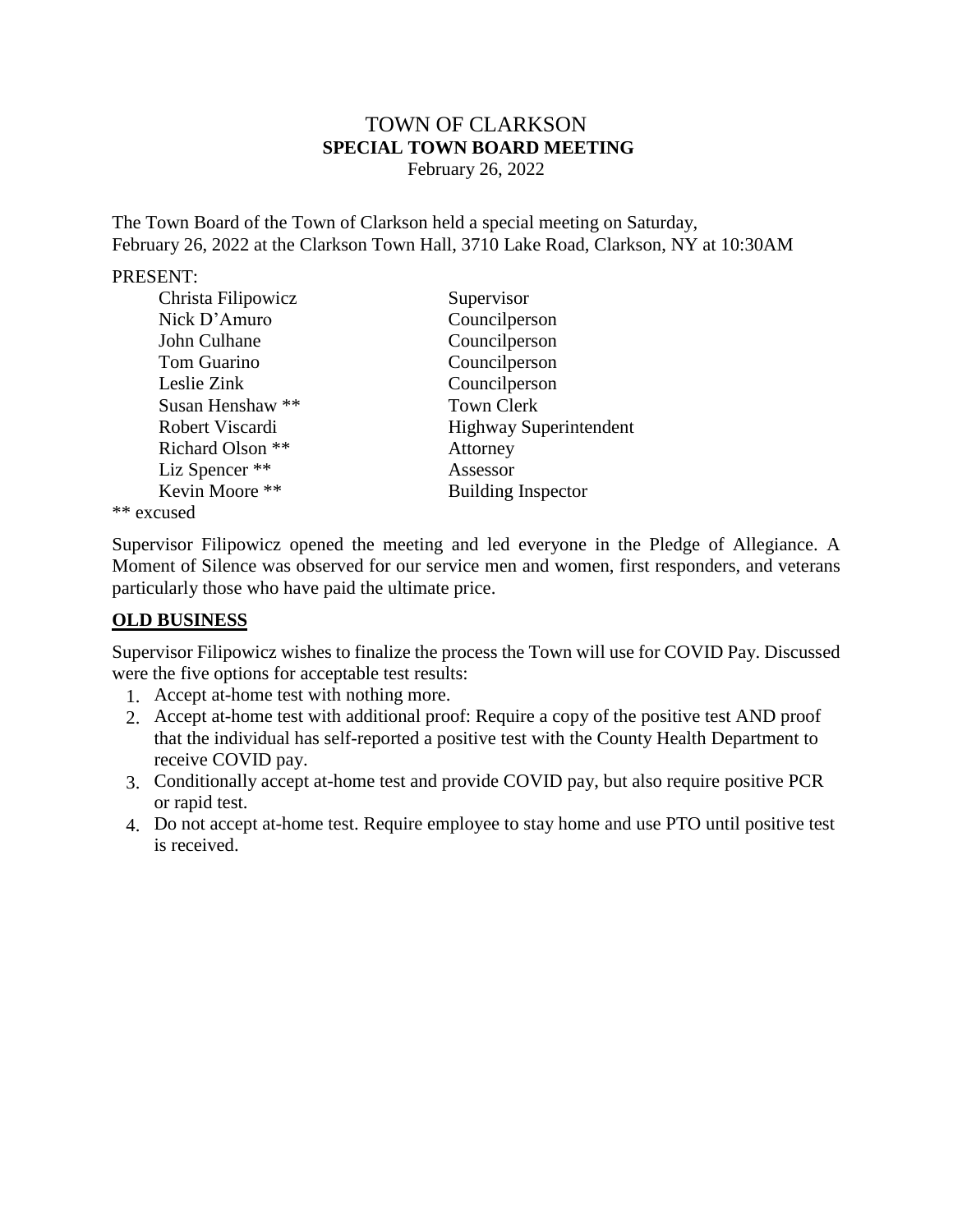## **2-26-2022**

# **RESOLUTION #114 TO APPROVE THE ACCEPTANCE OF AN AT-HOME COVID TEST WITH ADDITIONAL PROOF (#2) ABOVE**

Introduced by Councilperson Guarino

Seconded by Councilperson Zink

Accept at-home test with additional proof: Require a copy of the positive test AND proof that the individual has self-reported a positive test with the County Health Department to receive COVID pay.

# VOTE OF THE BOARD

AYES: Supervisor Filipowicz, Councilpersons Guarino, D'Amuro, Culhane and Zink NAYES: None

# **OPEN FORUM**

K. Manna 2921 Lake Road asked follow up questions related to his email regarding town hall renovations costs, expense of Sweden Clarkson Community Center, and parks. Discussion included the options that had been explored by previous town board related to Town Hall. Town Board will review the SWBR proposal for Town Hall renovation when received. Superintendent Viscardi will also provide the plans for an addition on to the Courthouse that had been developed several years ago.

## **RESOLUTION #115 MOTION TO ENTER INTO EXECUTIVE SESSION**

Introduced by Councilperson Guarino Seconded by Councilperson Zink Motion to enter executive session to discuss a personnel matter at 11:35AM. VOTE OF THE BOARD AYES: Supervisor Filipowicz, Councilpersons Guarino, D'Amuro, Culhane and Zink NAYES: None

# **RESOLUTION #116 RETURN TO REGULAR MEETING**

Introduced by Councilperson Zink Seconded by Councilperson D'Amuro Motion to return to regular session 11:55 AM. VOTE OF THE BOARD AYES: Supervisor Filipowicz, Councilpersons Guarino, D'Amuro, Culhane and Zink NAYES: None